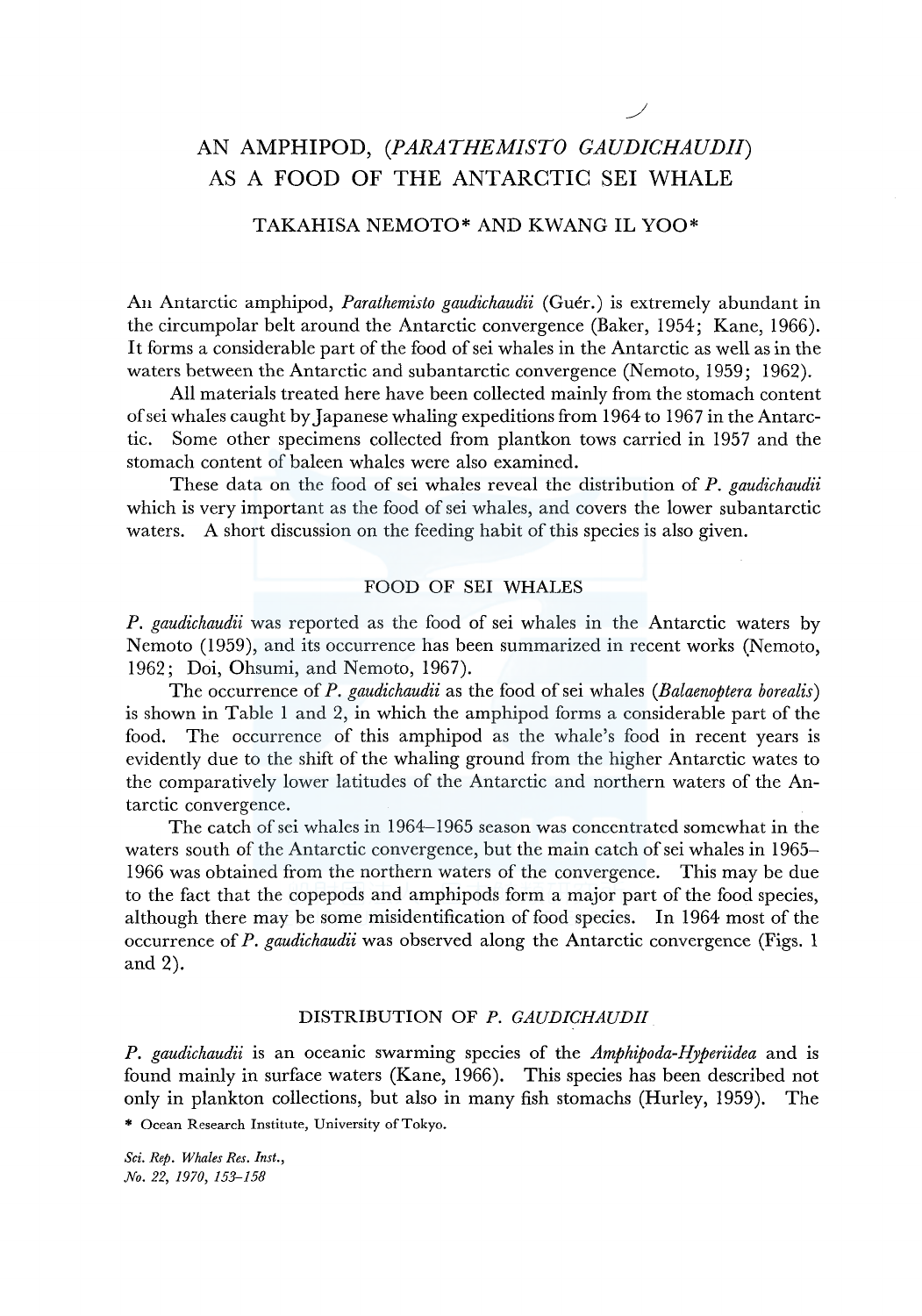#### 154 NEMOTO AND YOO

southern limit of this species has been discussed by various authors (Bowman, 1960; Hurley, 1961; Kane, 1966). It is suggested that it might occur south of the Antarctic convergence or divergence (Barnard, 1930). Bary (1959) also described the occurrence of *P. gaudichaudii* in the south of subtropical convergence according to temperature-salinity and plankton diagram. Hurley (1961) and Kane (1966) considered further that *P. gaudichaudii* is the species distributing in warm water north of or in the subtropical convergence region, in the oceanic cold water south of the subtropical convergence region and colder water south of the Antarctic divergence.

#### TABLE I. STOMACH CONTENTS OF SEI WHALES CAUGHT BY TWO JAPANESE WHALING EXPEDITIONS IN THE SOUTHERN OCEAN IN RECENT YEARS

|             | $1964 - 65$ season | 1965-'66 season |  |
|-------------|--------------------|-----------------|--|
| None        | 5356               | 7152            |  |
| Copepods    | 23                 | 2180            |  |
| Euphausiids | 3693               | 774             |  |
| Decapods    | 6                  | 65              |  |
| Squids      | 0                  | 5               |  |
| Fish        | 16                 | 2               |  |
| Amphipods   | 111                | 1138            |  |
| Total       | 9205               | 11316           |  |
|             |                    |                 |  |

#### TABLE 2. STOMACH CONTENTS OF SEI WHALES CAUGHT BY JAPANESE WHALING EXPEDITIONS IN THE SOUTHERN OCEAN IN 1966/1967 SEASON

|                        |         | Quantity* |      |     |    |  |
|------------------------|---------|-----------|------|-----|----|--|
| Food Species           | $\circ$ |           | rr   | rrr | R  |  |
| None                   | 1130    |           |      |     |    |  |
| Copepods               |         | 308       | 190  | 73  | 44 |  |
| Euphausiids            |         | 24        | 16   | 3   |    |  |
| Amphipods              |         | 43        |      | 18  | 21 |  |
| Amphipods and Copepods |         | 4         |      | 3   | 2  |  |
|                        |         |           | 1.11 |     |    |  |

\* R : Much, rrr : More than half, rr : less than half, r : little.

In the north hemisphere, the records of *P. gaudichaudii* was only from the Atlantic, but has not been recorded in the North Pacific (Dunbar, 1954; Kane, 1966), and this would be one problem to be solved in the future investigation.

## FEEDING HABIT OF *P. GAUDICHAUDII*

Three forms of the species *P. gaudichaudii* have been considered by recent investigations (Hurley, 1959), however, most of the observed specimens are f. *thomsoni* or "long-legged" form, which is referred to as f. *bispinosa* (Kane, 1966).

The observation of feeding habit in living specimens shows that the third peraeopod acts very quickly to seize zooplanktons, the action ranges of each peraeopod are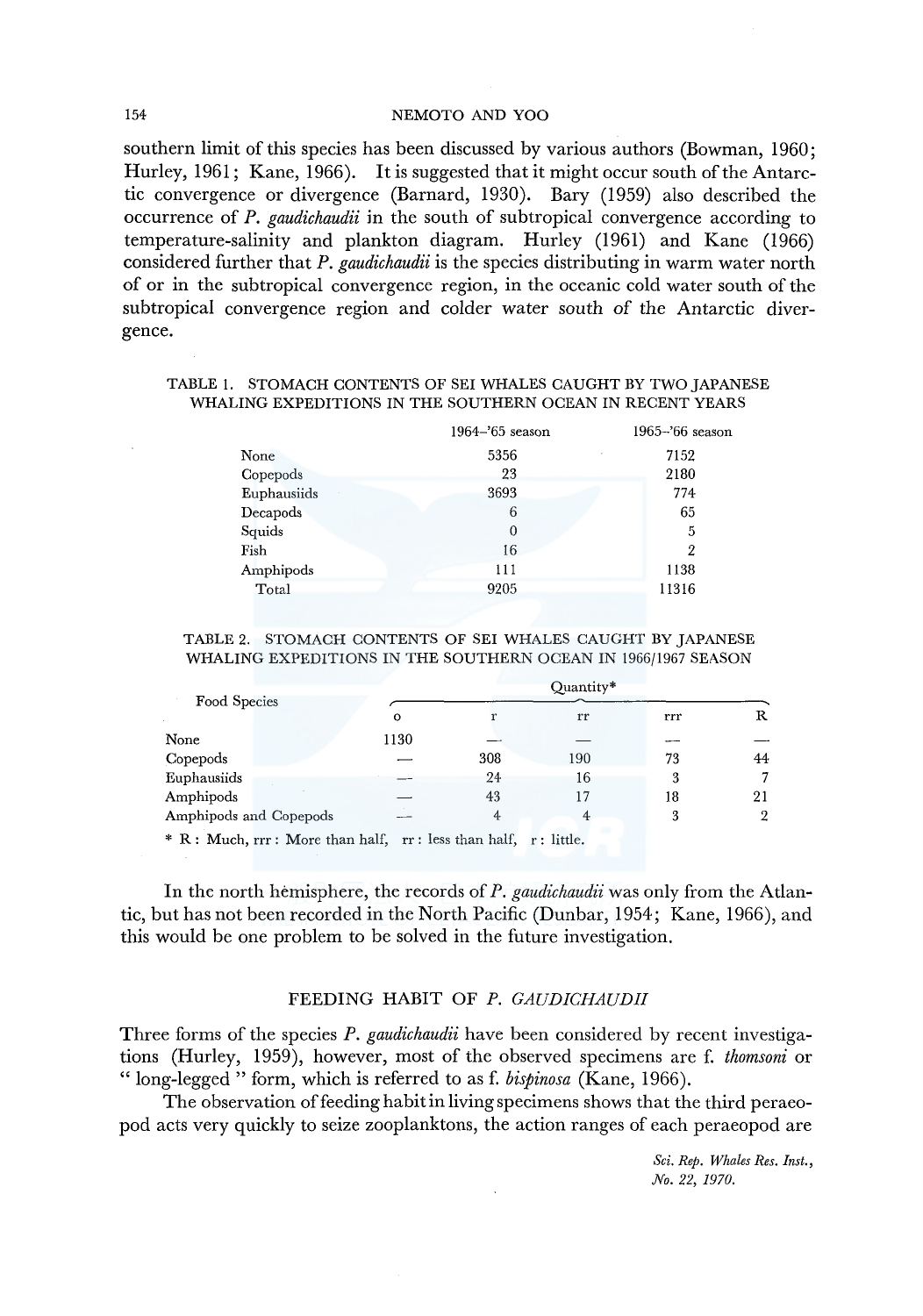schematically in Fig. 3, as semi-circle. The fourth and fifth peraeopods also play some part in the action, but their spines and setae along the inner edge of the legs are not so well-developed as third peraeopod. The third peraeopod has welldeveloped seizing setae and spines (Plate I-1), the wide range of the reach is effective for the active zooplanktons. The first and second peraeopods have well-developed sickle-shaped terminal segments and they are considered to hold the caught prey



Fig. 1. Distribution of amphipods as the food of sei whales in the southern hemisphere.

and carry it to the mouth-part. The chellae in the terminal segment of the second gnathopod may tear the prey and carry to the mouthpart. The chellae in gnathopods confirm it. In addition to the feeding action, the sixth peraeopod keeps the body in right position in their swimming and feeding. The feeding habit in *P. gaudichaudii* is very similar to that described for *P. gracilipes* by Kane (1963)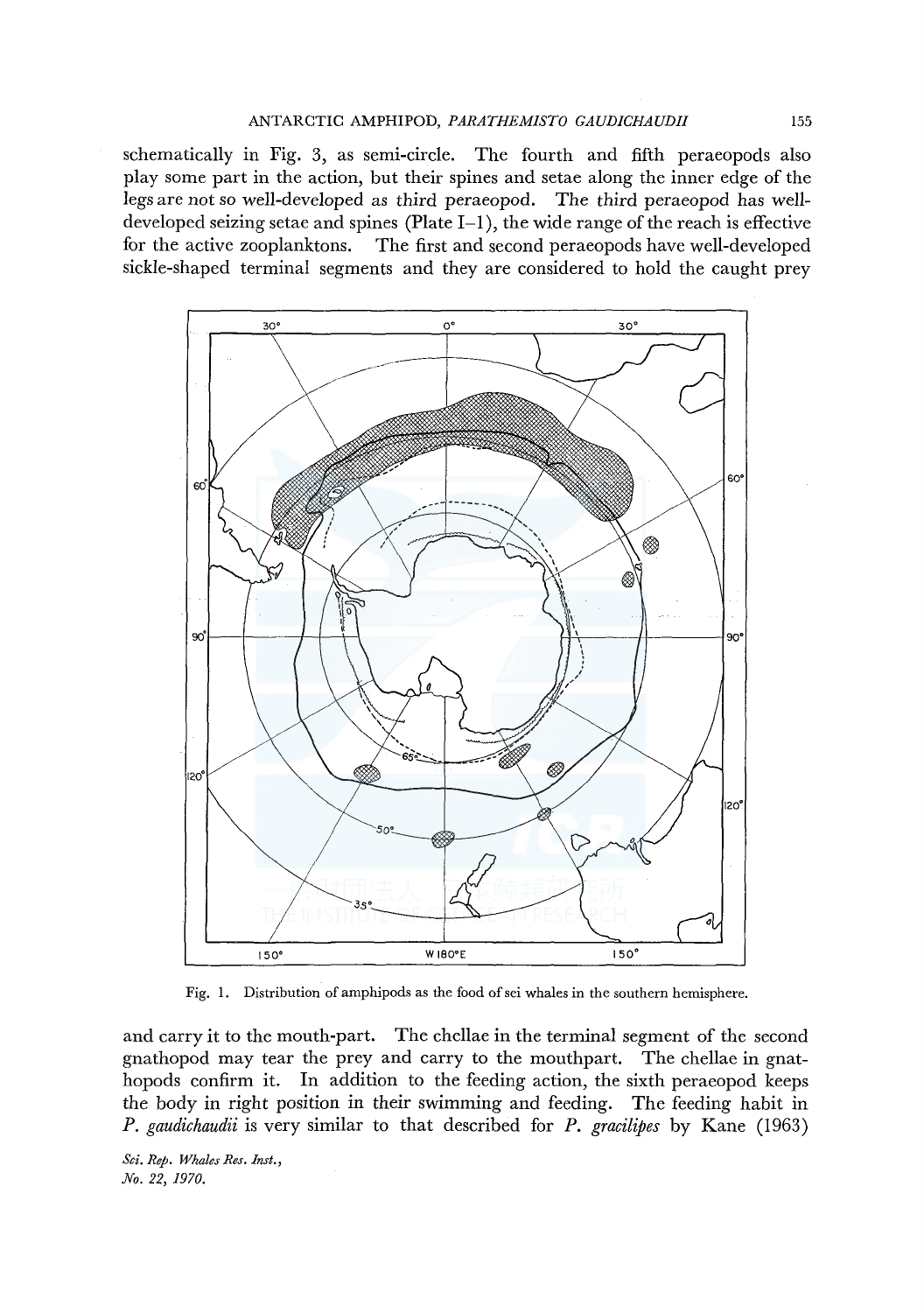156 NEMOTO AND YOO

who says " The posterior peraeopods were used to grasp and hold the prey and the first two peraeopods to hold it in place and direct the part to be eaten towards the gnathopods. These in turn seemed to be tearing off pieces which were pushed towards the continuously active mouthparts ".

The mandible of *P. gaudichaudii* is typical carnivorous one. It completely lacks the pars molaris of the same type of euphausiids which is very effective in crushing hard shells like diatom.



Fig. 2. Occurrence of food planktons in the stomach of sei whales in the Antarctic in 1964-65 and 1965-66 seasons.

The stomach also lacks the inner spines and mill-like cluster spines (Plate 1-2) which are common in herbivorous euphausiid species such as *Euphausia superba* (Nemoto, 1967). The examination of stomach contents of *P. gaudichaudii* reveals that they mainly feed on zooplankton, especially copepod (Plate  $I=3, 4,$ ). In the stomach of large *P. gaudichaudii* three or more copepods of 3 mm in cephalothorax length were often observed (Plate 1-3). In some cases, appendages of euphausiid were also found in its stomach (Plate 1-5). Plate 1-6 shows diatoms in the stomach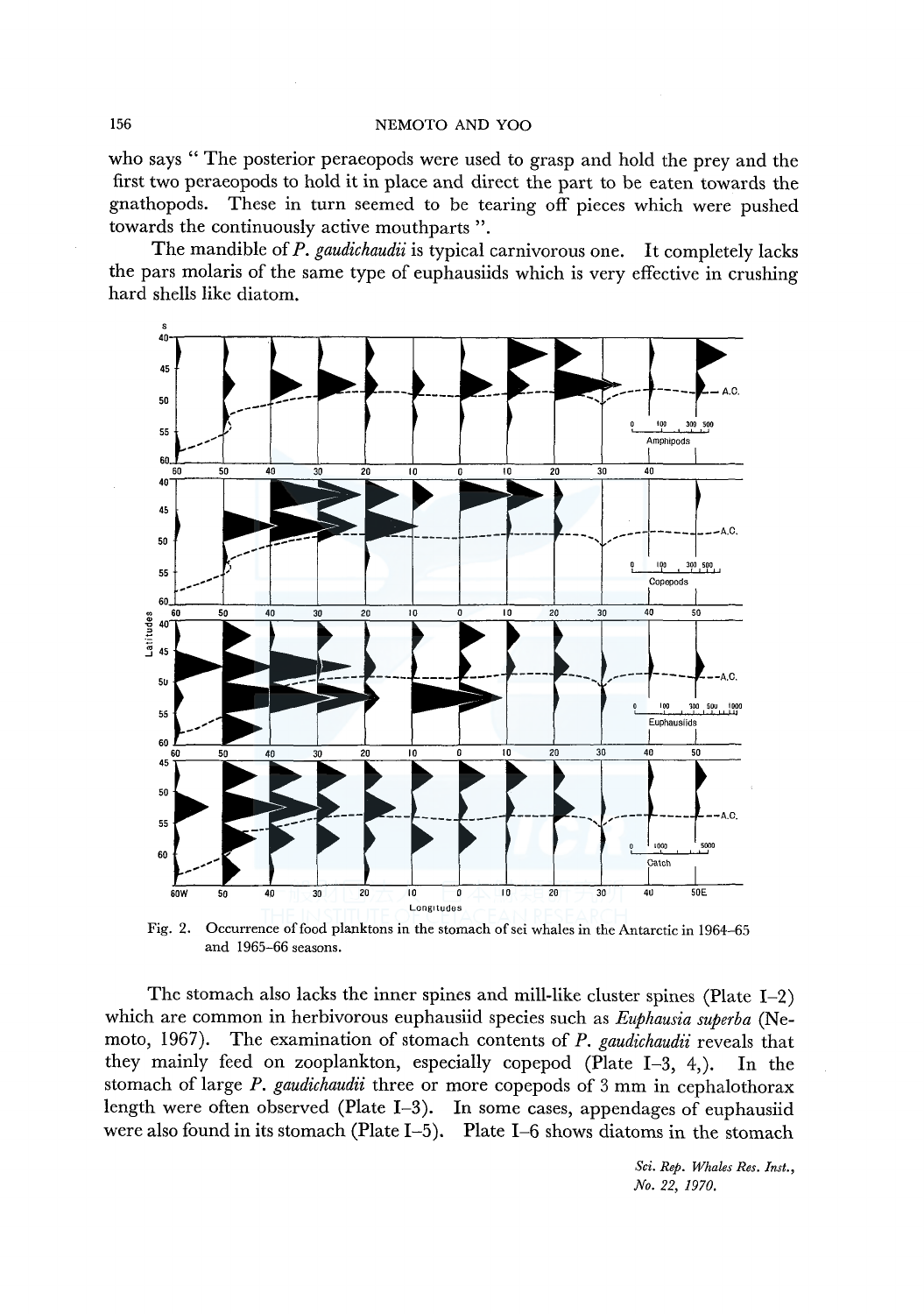of young amphipod, and it suggests that the phytoplankton fragments are originated from the fed copepod or else, that the young *P. gaudichaudii* might take phytoplankton.

The specimens in the same patch were often found to have fed on equal quantity of copepod, suggesting that they came across the patch of copepod and took the patch all at once.



Fig. 3. Schematic illustration of movement of thoracic legs of *Parathemisto gaudichaudii* in feeding.

In conclusion it can be said that *P. gaudichaudii* is one of the typical voracious carnivorous zooplankton species, and it constitutes a considerable part of sei whale's food in the Antarctic. Sei whales feed also on carnivorous zooplankton, P. *gaudichaudii* in the southern hemisphere, and their feeding behavior is different from that of the other baleen whales such as blue and fin whales that feed on herbivorous euphausiid, *Euphausia superba* and *Euphausia vallentini.* 

It is also suggested that *P. gaudichaudii* consists of another pathway in food chain as well as euphausiid groups in the southern hemisphere (Nemoto, 1966), while correlations in food web are present as following series: Phytoplankton-smallsized zooplankton, Copepod-carnivorous Amphipod, *P. gaudichaudii-Sei* whales. This chain is the typical one which is related to the carnivorous zooplankton in the open ocean.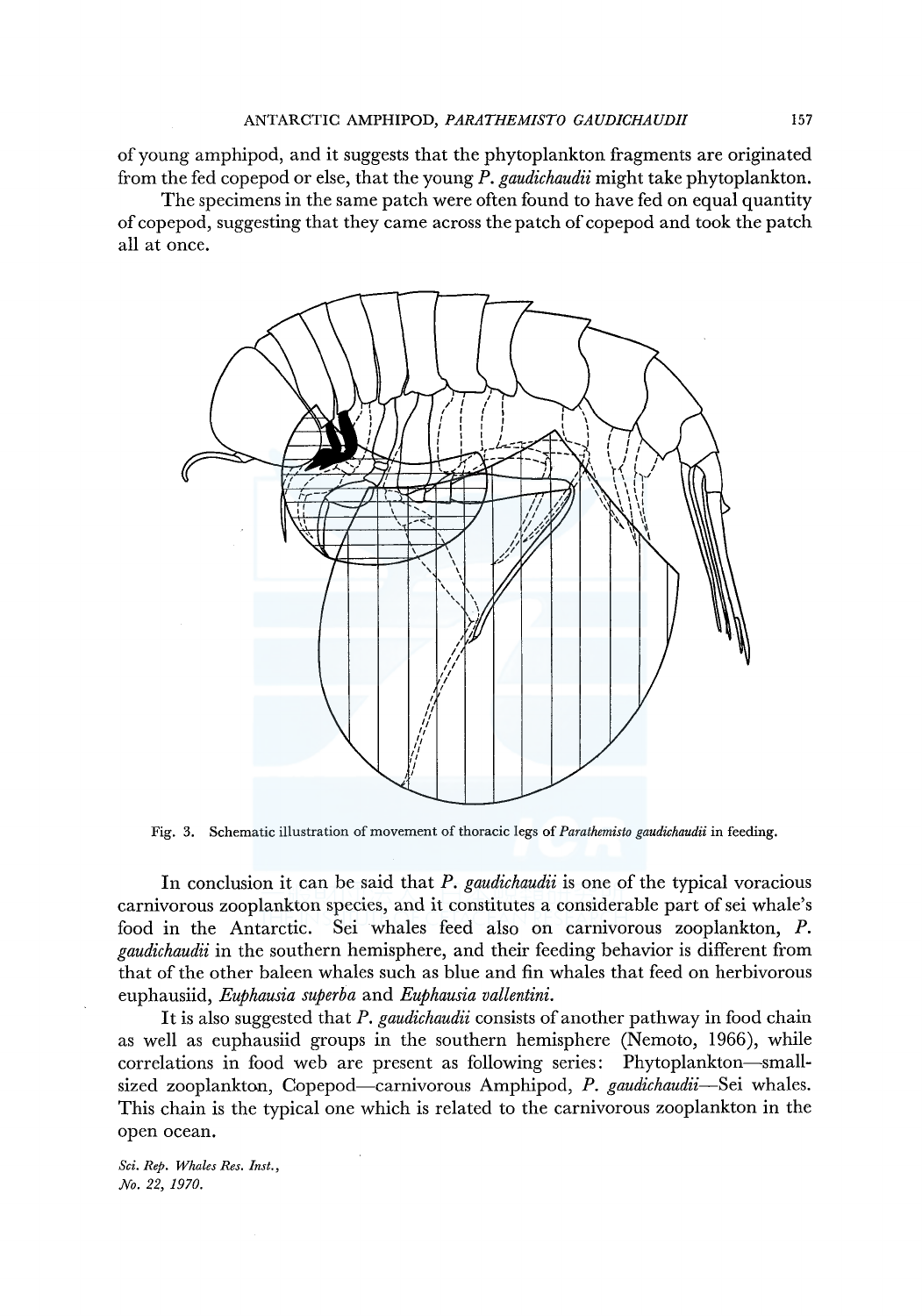#### 158 NEMOTO AND YOO

#### **REFERENCES**

BAKER, A. DE C., 1954. The circumpolar continuity of Antarctic plankton species. *Discovery Rep.,* 27: 201- 218.

BARY, B. M., 1959. Ecology and distribution of some pelagic Hyperiidea (Crustacea, Amphipoda) from New Zealand waters. *Pacific Sci.,* 13: 317-334.

BARNARD, K. H., 1930. Amphipoda, *Nat. Hist. Rep. Brit. Antarct. ('Terra Nova') Exped.* 1910, *.(ool.* 8(4): 307-454, text-figs. 1-63.

BOWMAN T. E., 1960 The pelagic amphipoda genus *Parathemisto* (Hyperiidea: Hyperiidae) in the North Pacific and adjacent Arctic Ocean. *Proc. U. S. nat. Mus.,* 112: 343-392.

Dor, T., S. OHSUMI, and T. NEMOTO, 1967. Population assessment of sei whales in the Antarctic. *Norsk Hvalfangst-Tid.,* 56(2): 25-41.

DUNBAR, M.J., 1954. The amphipod Crustacea of Ungava Bay, Canadian Eastern Arctic. *J. Fish. Res. B. Can.,* 11(6): 709-798.

HURLEY, D. E., 1955. Pelagic amphipoda of the sub-order Hyperiidea in New Zealand waters. I. Systematics. *Trans. roy. Soc. N. 7.*, 83(2): 119-194.

HURLEY, D. E., 1959. Amphipoda Hyperiidea. B.A.N.Z. Antarctic Research Expedition Rep., Ser. B, 8(5): 107-114, figs. 1-2.

HURLEY, D. E., 1961. Pelagic Hyperiidea (Crustacea: Amphipoda) collected by the yacht' Magga Dan' between Australia and Antarctic with some notes on their distribution. *N, Z, J. Sci.*,  $4(3)$ : 597-603.

*KANE,].* E., 1962. Amphipoda from waters south of New Zealand. N. *Z·* J. *Sci.,* 5(3): 295-315.

KANE, J.E., 1963. Observations on the moulting and feeding of a Hyperiid Amphipoda. *Crustaceana,*  6(2): 129-132.

KANE, J.E., 1966. The distribution of *Parathemisto gaudichaudii* (Guer.), with observations on its life-history in the 0° to 20°E sector of the Southern Ocean. *Discovery Rep.,* 34: 163-198.

MACKINTOSH, N. A., and J. F. G. WHEELER, 1929. The southern blue and fin whales. *Discovery Rep.,* 1 : 257-540.

NEMOTO, T., 1959. Food of the baleen whales with reference to whale movements. *Sci. Rep. Whales Res. Inst.,*  14: 149-290.

NEMOTO, T., 1962. Food of baleen whales collected in recent Japanese whaling expeditions. *Sci. Rep. Whales Res., Inst.,* 16: 89-103.

NEMOTO, T., 1966. Feeding of baleen whales and krill, and the value of krill as a marine resource in the Antarctic. Symposium on Antarctic Oceanography, 240-253.

NEMOTO, T., 1967. Feeding pattern of euphausiids and differenciations in their body characters. *Inform. Bull. Planktology Japan, Comm. No. of Dr. Y. MATSUE 60th Birthday,* 157-171.

## EXPLANATION OF PLATE

I-Seizing spines in third peraeopod. 2-Stomach wall of *Parathemisto gaudichaudii.* 3-Stomach contents of *P. gaudichaudii.* 4-Stomach contents of P. *gaudichaudii.* 5-Stomach contents of *P. gaudichaudii.*  6-Stomach contents of *P. gaudichaudii.*